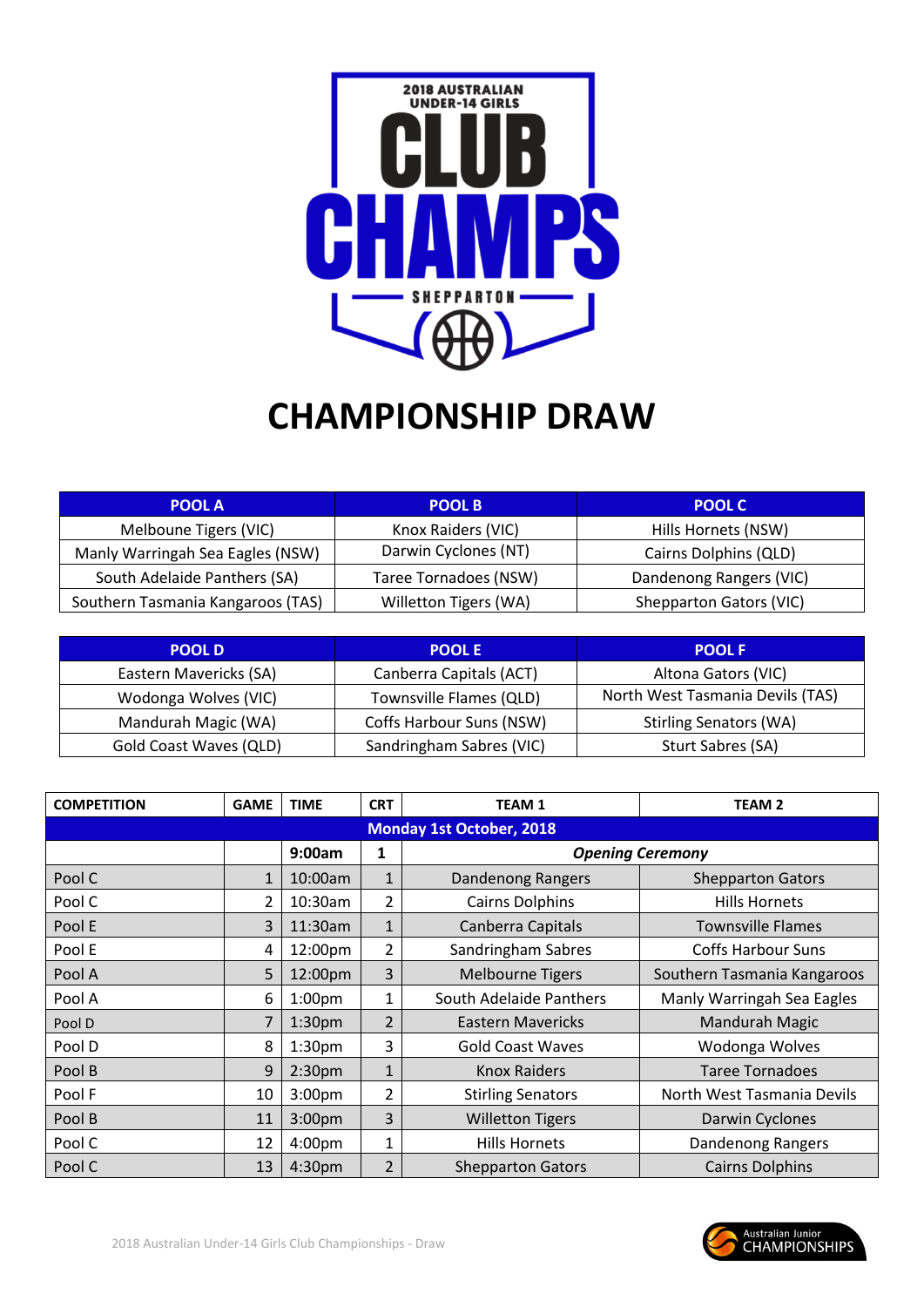| Pool F | 14 | 4:30pm             | 3              | <b>Sturt Sabres</b>              | <b>Altona Gators</b>        |
|--------|----|--------------------|----------------|----------------------------------|-----------------------------|
| Pool E | 15 | 5:30pm             | $\mathbf{1}$   | <b>Townsville Flames</b>         | Sandringham Sabres          |
| Pool E | 16 | 6:00pm             | $\overline{2}$ | <b>Coffs Harbour Suns</b>        | Canberra Capitals           |
| Pool A | 17 | 7:00pm             | $\mathbf{1}$   | Manly Warringah Sea Eagles       | <b>Melbourne Tigers</b>     |
| Pool A | 18 | 7:30pm             | $\overline{2}$ | Southern Tasmania Kangaroos      | South Adelaide Panthers     |
|        |    |                    |                | <b>Tuesday 2nd October, 2018</b> |                             |
| Pool D | 19 | 10:00am            | 1              | Mandurah Magic                   | Wodonga Wolves              |
| Pool D | 20 | 10:30am            | 2              | <b>Gold Coast Waves</b>          | <b>Eastern Mavericks</b>    |
| Pool B | 21 | 11:30am            | $\mathbf 1$    | <b>Taree Tornadoes</b>           | Darwin Cyclones             |
| Pool B | 22 | 12:00pm            | $\overline{2}$ | <b>Knox Raiders</b>              | <b>Willetton Tigers</b>     |
| Pool F | 23 | 12:00pm            | 3              | <b>Altona Gators</b>             | North West Tasmania Devils  |
| Pool F | 24 | 1:00 <sub>pm</sub> | $\mathbf{1}$   | <b>Sturt Sabres</b>              | <b>Stirling Senators</b>    |
| Pool C | 25 | 1:30pm             | 2              | <b>Hills Hornets</b>             | <b>Shepparton Gators</b>    |
| Pool A | 26 | 1:30pm             | 3              | <b>Melbourne Tigers</b>          | South Adelaide Panthers     |
| Pool C | 27 | 2:30pm             | 1              | <b>Cairns Dolphins</b>           | Dandenong Rangers           |
| Pool A | 28 | 3:00pm             | $\overline{2}$ | Manly Warringah Sea Eagles       | Southern Tasmania Kangaroos |
| Pool E | 29 | 3:00pm             | 3              | Sandringham Sabres               | Canberra Capitals           |
| Pool D | 30 | 4:00pm             | 1              | <b>Eastern Mavericks</b>         | Wodonga Wolves              |
| Pool D | 31 | 4:30pm             | 2              | Mandurah Magic                   | <b>Gold Coast Waves</b>     |
| Pool E | 32 | 4:30pm             | 3              | <b>Townsville Flames</b>         | <b>Coffs Harbour Suns</b>   |
| Pool B | 33 | 5:30pm             | 1              | <b>Willetton Tigers</b>          | <b>Taree Tornadoes</b>      |
| Pool B | 34 | 6:00pm             | $\overline{2}$ | <b>Knox Raiders</b>              | Darwin Cyclones             |
| Pool F | 35 | 7:00pm             | 1              | <b>Stirling Senators</b>         | <b>Altona Gators</b>        |
| Pool F | 36 | 7:30pm             | $\overline{2}$ | North West Tasmania Devils       | <b>Sturt Sabres</b>         |

| <b>POOL AA</b> | <b>POOL BB</b> | <b>POOL CC</b> | <b>POOL DD</b> |
|----------------|----------------|----------------|----------------|
| 1st Pool A     | 1st Pool B     | 1st Pool C     | 1st Pool D     |
| 2nd Pool E     | 2nd Pool F     | 1st Pool F     | 1st Pool E     |
| 2nd Pool D     | 2nd Pool C     | 2nd Pool B     | 2nd Pool A     |

| <b>POOL EE</b> | <b>POOL FF</b> | <b>POOL GG</b> | <b>POOL HH</b> |
|----------------|----------------|----------------|----------------|
| 3rd Pool A     | 3rd Pool B     | 3rd Pool C     | 3rd Pool D     |
| 4th Pool E     | 4th Pool F     | 3rd Pool F     | 3rd Pool E     |
| 4th Pool D     | 4th Pool C     | 4th Pool B     | 4th Pool A     |

| <b>Wednesday 3rd October, 2018</b> |             |             |                |              |               |  |  |  |
|------------------------------------|-------------|-------------|----------------|--------------|---------------|--|--|--|
| <b>COMPETITION</b>                 | <b>GAME</b> | <b>TIME</b> | <b>CRT</b>     | <b>TEAM1</b> | <b>TEAM 2</b> |  |  |  |
| Shield - Pool HH                   | 37          | 9:00am      | $\mathbf{1}$   | 3rd Pool D   | 3rd Pool E    |  |  |  |
| Shield - Pool GG                   | 38          | 9:00am      | 3              | 4th Pool B   | 3rd Pool C    |  |  |  |
| Shield - Pool EE                   | 39          | 9:30am      | $\mathfrak{p}$ | 3rd Pool A   | 4th Pool E    |  |  |  |
| Shield - Pool FF                   | 40          | 10:30am     |                | 4th Pool C   | 3rd Pool B    |  |  |  |
| Championship - Pool BB             | 41          | 10:30am     | 3              | 1st Pool B   | 2nd Pool F    |  |  |  |
| Championship - Pool CC             | 42          | 11:00am     | $\mathcal{P}$  | 1st Pool C   | 1st Pool F    |  |  |  |
| Championship - Pool DD             | 43          | 12:00pm     | 1              | 1st Pool D   | 1st Pool E    |  |  |  |

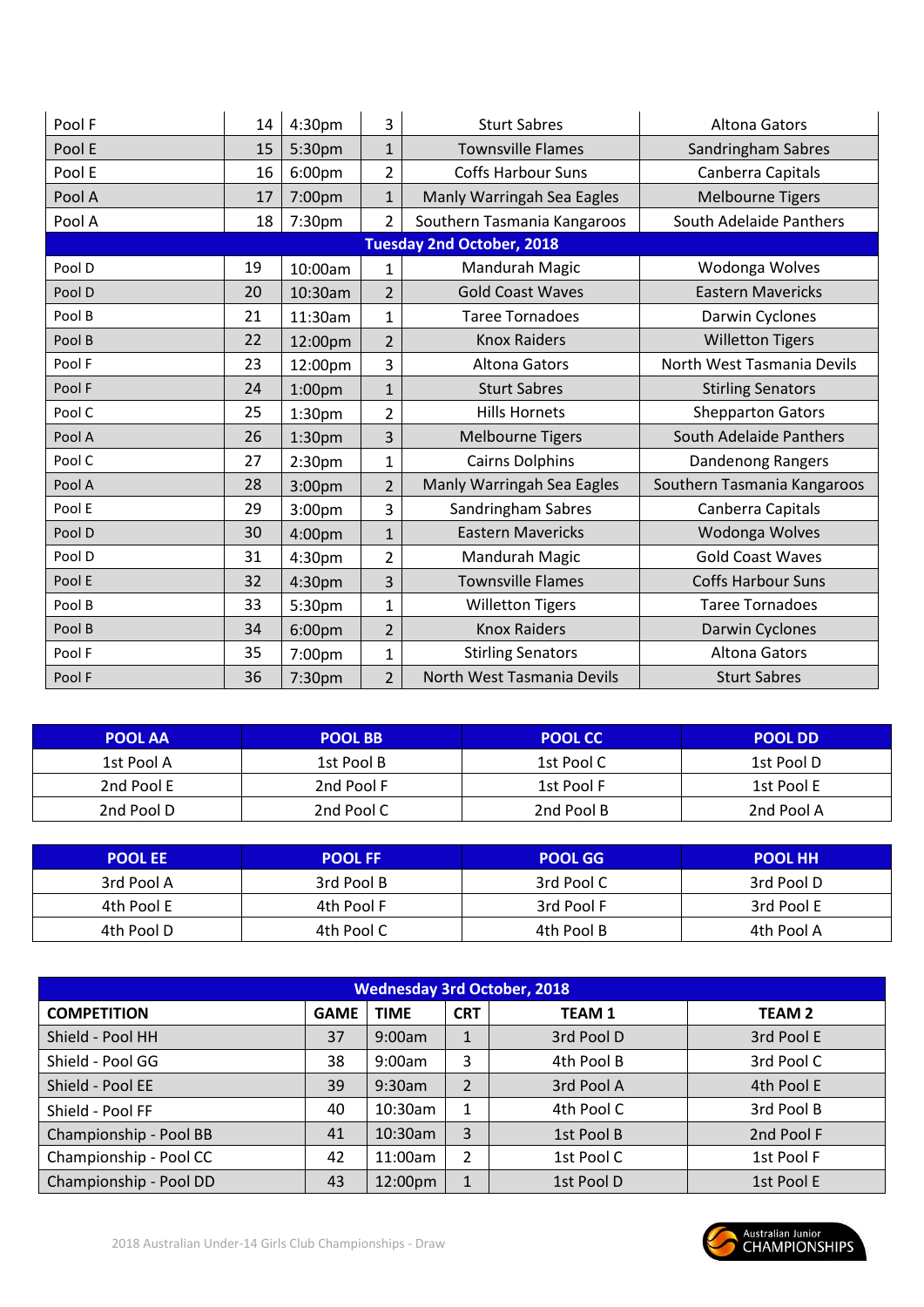| Championship - Pool AA                  | 44 | 12:30pm                           | $\overline{2}$ | 1st Pool A  | 2nd Pool E  |  |  |  |  |
|-----------------------------------------|----|-----------------------------------|----------------|-------------|-------------|--|--|--|--|
| <b>Break</b>                            |    |                                   |                |             |             |  |  |  |  |
| Shield - Pool HH                        | 45 | 3:30pm                            | 1              | 4th Pool A  | 3rd Pool D  |  |  |  |  |
| Shield - Pool EE                        | 46 | 4:00pm                            | 2              | 4th Pool D  | 3rd Pool A  |  |  |  |  |
| Shield - Pool GG                        | 47 | 4:00pm                            | 3              | 3rd Pool C  | 3rd Pool F  |  |  |  |  |
| Shield - Pool FF                        | 48 | 5:00pm                            | $\mathbf{1}$   | 3rd Pool B  | 4th Pool F  |  |  |  |  |
| Championship - Pool BB                  | 49 | 5:30pm                            | $\overline{2}$ | 2nd Pool C  | 1st Pool B  |  |  |  |  |
| Championship - Pool CC                  | 50 | 5:30pm                            | 3              | 2nd Pool B  | 1st Pool C  |  |  |  |  |
| Championship - Pool AA                  | 51 | 6:30pm                            | $\mathbf{1}$   | 2nd Pool D  | 1st Pool A  |  |  |  |  |
| Championship - Pool DD                  | 52 | 7:00pm                            | $\overline{2}$ | 2nd Pool A  | 1st Pool D  |  |  |  |  |
|                                         |    | <b>Thursday 4th October, 2018</b> |                |             |             |  |  |  |  |
| Shield - Pool EE                        | 53 | 9:00am                            | 1              | 4th Pool E  | 4th Pool D  |  |  |  |  |
| Shield - Pool FF                        | 54 | 9:00am                            | 3              | 4th Pool F  | 4th Pool C  |  |  |  |  |
| Shield - Pool GG                        | 55 | 9:30am                            | $\overline{2}$ | 3rd Pool F  | 4th Pool B  |  |  |  |  |
| Championship - Pool BB                  | 56 | 10:30am                           | $\mathbf{1}$   | 2nd Pool F  | 2nd Pool C  |  |  |  |  |
| Shield - Pool HH                        | 57 | 10:30am                           | 3              | 3rd Pool E  | 4th Pool A  |  |  |  |  |
| Championship - Pool AA                  | 58 | 11:00am                           | $\overline{2}$ | 2nd Pool E  | 2nd Pool D  |  |  |  |  |
| Championship - Pool CC                  | 59 | 12:00pm                           | $\mathbf{1}$   | 1st Pool F  | 2nd Pool B  |  |  |  |  |
| Championship - Pool DD                  | 60 | 12:30pm                           | $\overline{2}$ | 1st Pool E  | 2nd Pool A  |  |  |  |  |
|                                         |    |                                   | <b>Break</b>   |             |             |  |  |  |  |
| Shield - Quarter Final                  | 61 | 4:00pm                            | 1              | 1st Pool EE | 2nd Pool FF |  |  |  |  |
| Shield - Quarter Final                  | 62 | 4:00pm                            | 3              | 1st Pool FF | 2nd Pool EE |  |  |  |  |
| Shield - Quarter Final                  | 63 | 4:30pm                            | $\overline{2}$ | 1st Pool GG | 2nd Pool HH |  |  |  |  |
| Championship - Quarter Final            | 64 | 5:30pm                            | 1              | 1st Pool BB | 2nd Pool AA |  |  |  |  |
| Shield - Quarter Final                  | 65 | 5:30pm                            | 3              | 1st Pool HH | 2nd Pool GG |  |  |  |  |
| Championship - Quarter Final            | 66 | 6:00 <sub>pm</sub>                | $\overline{2}$ | 1st Pool AA | 2nd Pool BB |  |  |  |  |
| Championship - Quarter Final            | 67 | 7:00pm                            | $\mathbf{1}$   | 1st Pool CC | 2nd Pool DD |  |  |  |  |
| Championship - Quarter Final            | 68 | 7:30pm                            | $\overline{2}$ | 1st Pool DD | 2nd Pool CC |  |  |  |  |
|                                         |    | <b>Friday 5th October, 2018</b>   |                |             |             |  |  |  |  |
| Shield - Semi Final                     | 69 | 2:00 <sub>pm</sub>                | 1              | Winner #62  | Winner #65  |  |  |  |  |
| <b>Shield Classification 5-8</b>        | 70 | 2:30 <sub>pm</sub>                | $\overline{2}$ | Loser #61   | Loser #63   |  |  |  |  |
| <b>Shield Classification 5-8</b>        | 71 | 2:30 <sub>pm</sub>                | 3              | Loser #62   | Loser #65   |  |  |  |  |
| Shield - Semi Final                     | 72 | 3:30 <sub>pm</sub>                | $\mathbf{1}$   | Winner #61  | Winner #63  |  |  |  |  |
| Championship Classification 9-12        | 73 | 4:00pm                            | $\overline{2}$ | 3rd Pool AA | 3rd Pool DD |  |  |  |  |
| <b>Championship Classification 9-12</b> | 74 | 4:00pm                            | 3              | 3rd Pool BB | 3rd Pool CC |  |  |  |  |
| Championship Semi-Final                 | 75 | 5:00pm                            | $\mathbf{1}$   | Winner #68  | Winner #64  |  |  |  |  |
| <b>Championship Classification 5-8</b>  | 76 | 5:30pm                            | $\overline{2}$ | Loser #66   | Loser #67   |  |  |  |  |
| <b>Championship Classification 5-8</b>  | 77 | 5:30pm                            | 3              | Loser #68   | Loser #64   |  |  |  |  |
| Championship Semi-Final                 | 78 | 6:30pm                            | $\mathbf{1}$   | Winner #66  | Winner #67  |  |  |  |  |
| <b>Shield Classification 9-12</b>       | 79 | 7:00pm                            | 2              | 3rd Pool EE | 3rd Pool HH |  |  |  |  |
| <b>Shield Classification 9-12</b>       | 80 | 7:00pm                            | 3              | 3rd Pool FF | 3rd Pool GG |  |  |  |  |
| <b>Saturday 6th October, 2018</b>       |    |                                   |                |             |             |  |  |  |  |
| Shield Play Off 7/8                     | 81 | 10:00am                           | 2              | Loser #71   | Loser #70   |  |  |  |  |
| Shield Play Off 5/6                     | 82 | 10:30am                           | $\mathbf{1}$   | Winner #70  | Winner #71  |  |  |  |  |
| Championship Play Off 11/12             | 83 | 11:30am                           | $\overline{2}$ | Loser #74   | Loser #73   |  |  |  |  |